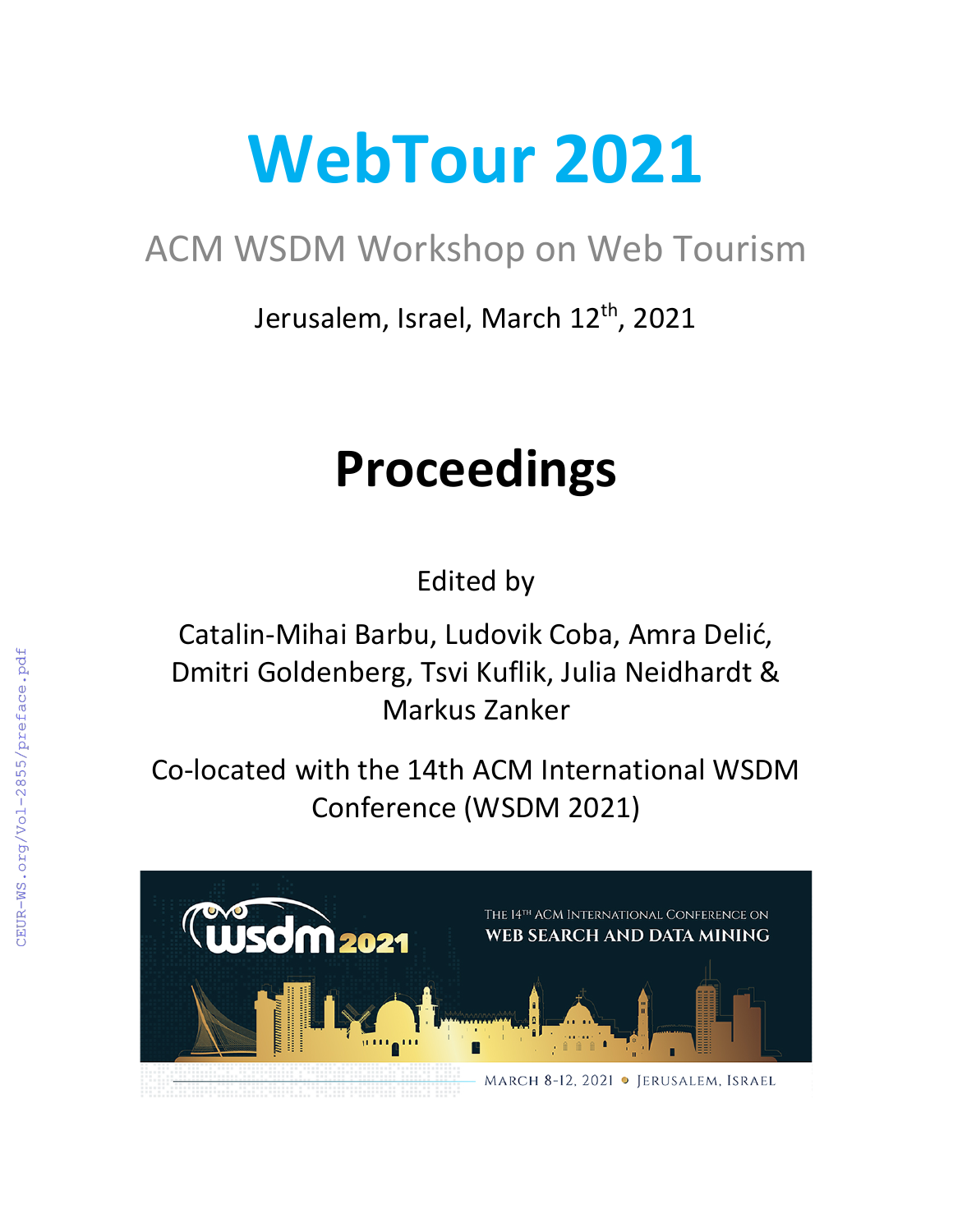## **Copyright and Bibliographical Information**

Copyright © 2021 for the individual papers by the papers' authors. Use permitted under Creative Commons License Attribution 4.0 International (CC BY 4.0). This volume is published and copyrighted by its editors. The copyright for papers appearing in these proceedings belongs to the papers' authors.

This volume is published by Catalin-Mihai Barbu, Ludovik Coba, Amra Delić, Dmitri Goldenberg, Tsvi Kuflik, Julia Neidhardt and Markus Zanker. Published online at CEUR-WS.org.

Proceedings of the Workshop on Web Tourism (WebTour 2021), held in conjunction with the 14th ACM Conference on Web Search and Data Mining (WSDM 2021), March 8th - 12th, 2021, Jerusalem, Israel, http://www.wsdm-conference.org/2021/.

Further information about the workshop can be found at: https://web.ec.tuwien.ac.at/webtour21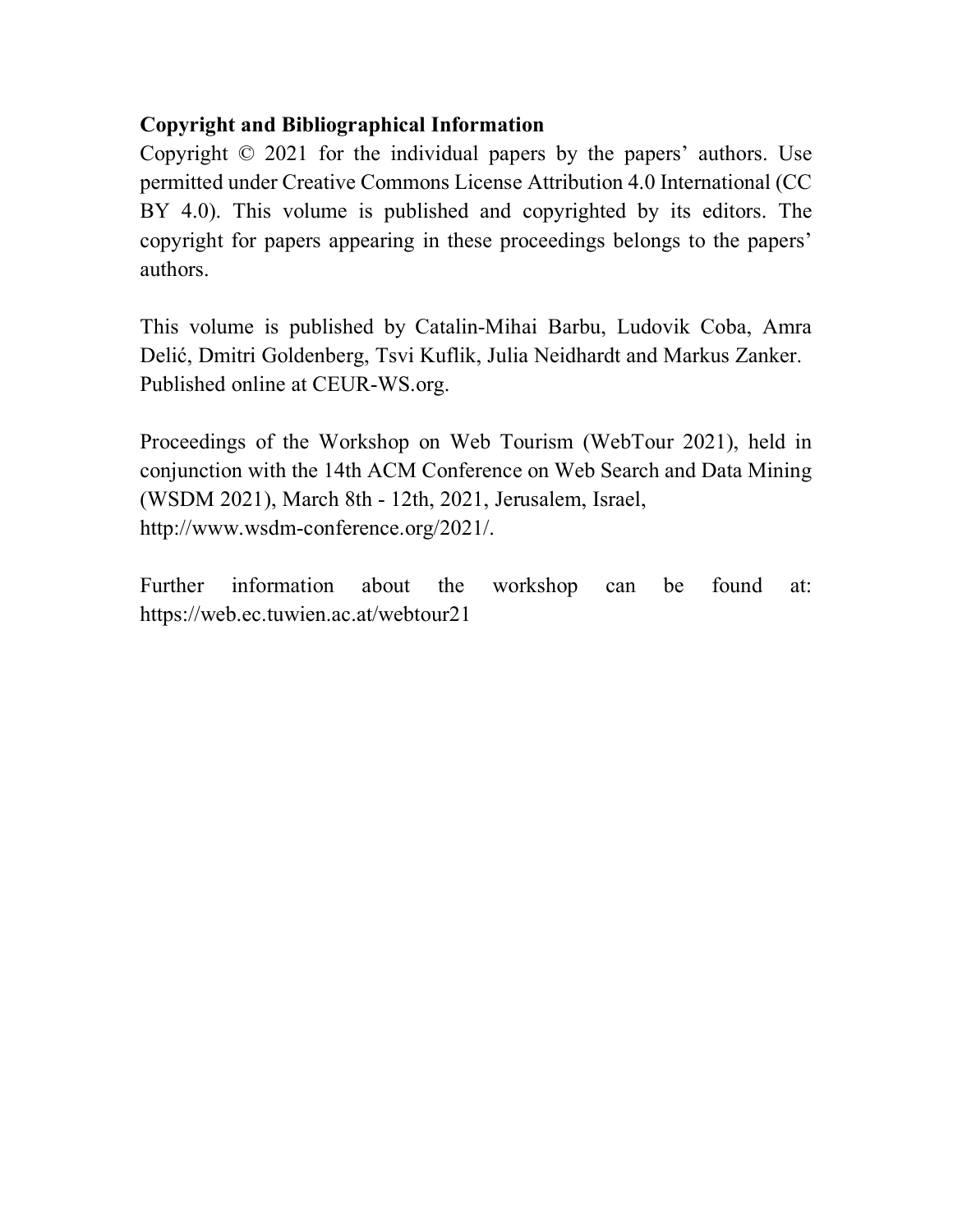## **Preface**

Web has become a premier source of information in almost every area, including tourism. When a user is planning a vacation or a trip, she searches the Web for information about destinations, accommodations, attractions, means of transportation, in short, everything related to her future vacation/trip. Nowadays, when the search is complete, it is possible to reserve almost everything online: flight tickets, train tickets, reserve accommodations, attractions tickets or car rentals. The blessing of the easily accessible information comes with the curse of information overload, that brought information filtering and recommendation techniques into play. This is especially true recently given the wide spread of COVID-19 and the uncertainty and transformative power it brings to travelling. WebTour 2021 was the first workshop focusing on the specific role of the Web in tourism. It brought together researchers and practitioners working on developing and improving tools and techniques for improving users' ability to better find relevant information that matches their needs.

WebTour 2021 had two parts, a traditional workshop papers' track, where traditional papers were submitted and presented and a challenge track, where a challenging task + a dataset were published and teams registered and competed in addressing the challenge.

Five research papers and eight challenge papers were accepted to the proceedings. The research papers covered a diverse set of topics, including traditional tour planning to tourists' paths analysis as well as novel ideas of evaluating 360 virtual tour applications and considering diversity and social cohesion in content recommendations.

The challenge attracted more than 800 participants. The accepted papers (of the best performing teams) presented a diversity of deep-learning based approached for finding the best recommendation of an additional trip destination.

The workshop itself took place virtually due to COVID-19 pandemic, but nevertheless, triggered interesting discussion.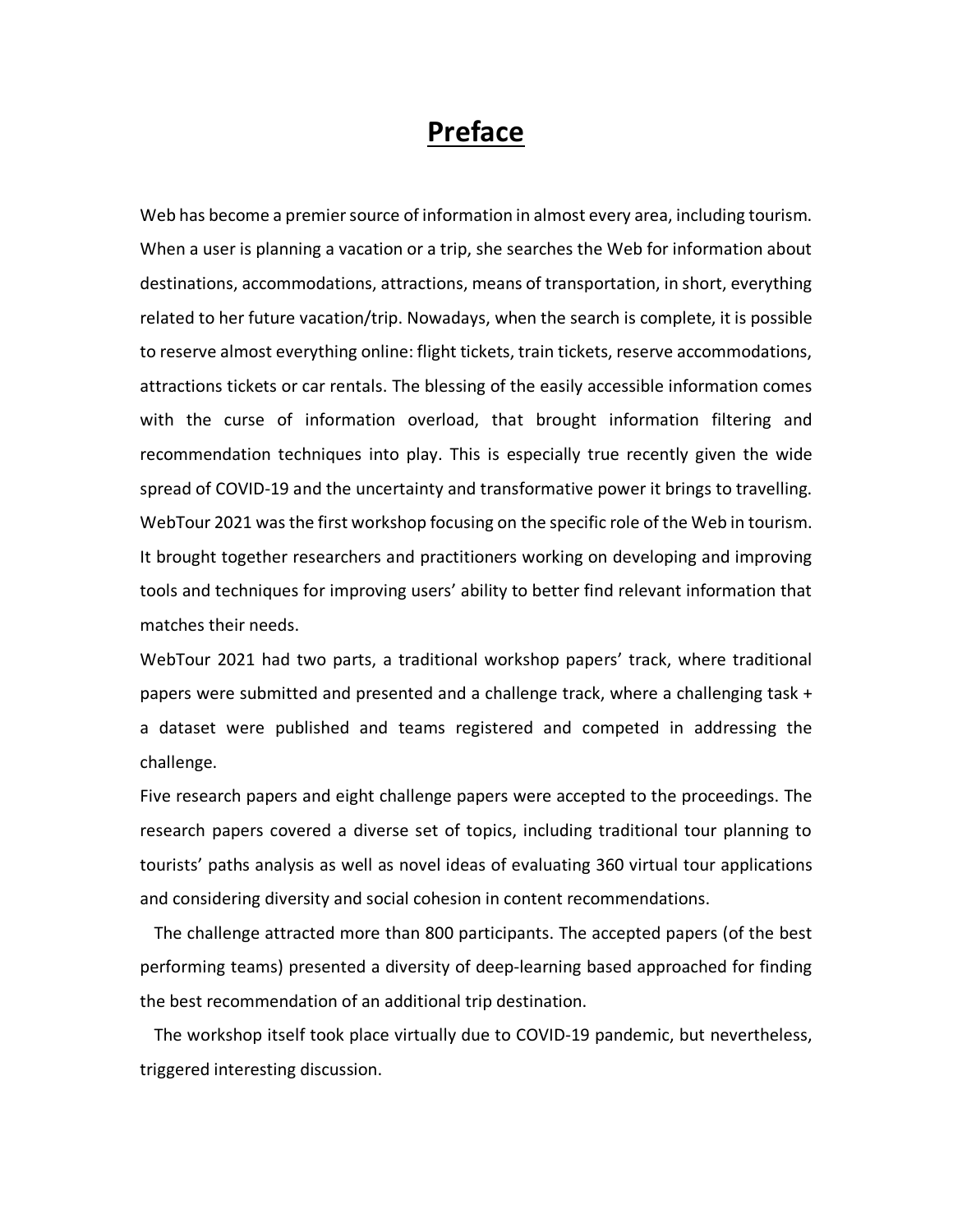The rapid development of information and communication technologies (ICT) and the Web transformed the tourism domain. Nowadays travelers no longer rely on travel agents/agencies. Indeed, recent studies indicate that they are now active in searching for information and composing their vacation packages according to their specific preferences.

When onsite, they search for freely available information about the site itself rather than buying a visitor guide, renting a mobile guide or hiring even a tour guide that may be available, but would be considered expensive or sometimes outdated. However, like in many other cases, the blessing of the Web comes with a curse – the curse of information overload. Recommender systems are a practical tool for overcoming this information overload.

However, the tourism domain is substantially more complicated, and as such, creates huge challenges for those designing tourism focused on recommender systems. Planning a vacation usually involves searching for a set of products that are interconnected (e.g. means of transportation, lodging, attractions etc.), with a rather limited availability, and where contextual aspects may have a majorimpact (timing, social context, environmental context). In addition, and most importantly, products are emotionally "loaded" and considered "experience goods". Therefore, decision taking is not only based on rational and objective criteria (i.e., system 2 thinking). As such, providing the right information to visitors of a tourism site at the right time about the site itself and various services nearby is challenging. Thus, all of this makes building effective recommendation systems within tourism extremely difficult. The workshop focuses on the specific challenges for tourismrelated information search and recommendations. This workshop focus on tourism provides an opportunity for WSDM participants working in this area to discuss specific issues of interest that are unique to this complex and attractive domain. We are confident that this workshop will be a start for focused discussions at WSDM for years to come.

WebTour is the first workshop focusing on the specific role of the Web in tourism. Traditionally, the RecTour workshop series has been associated with the RecSys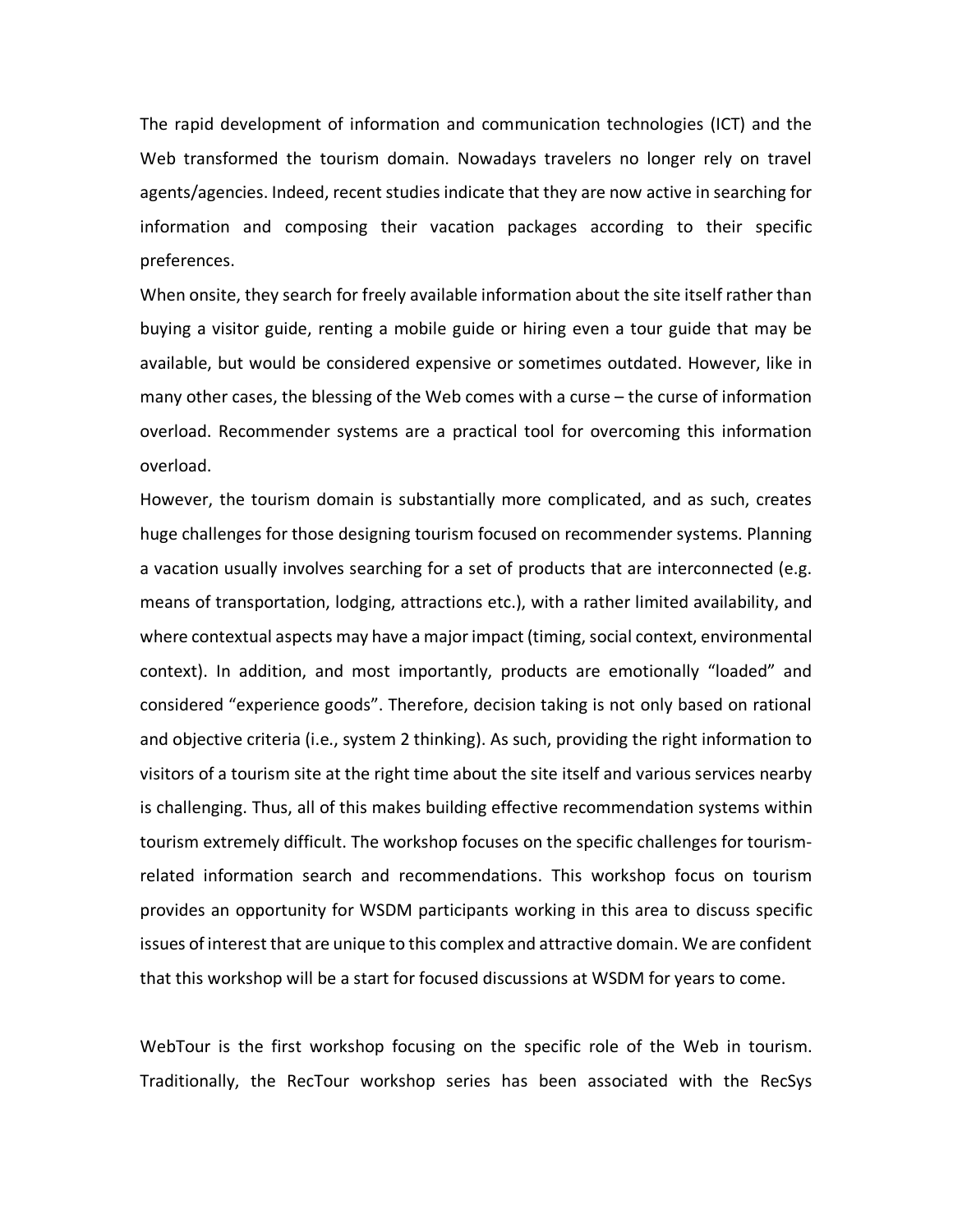conference since 2015, focusing on applying recommendation techniques for helping users cope with information overload of tourism-related information. However, as the Web is the main (if not the only) source of information for travelers that are planning their trips, a WSDM workshop is a natural choice. Tourism-related information is available all over the Web. This workshop therefore brings together researchers and practitioners from different fields (e.g., tourism, recommender systems, user modeling, user interaction, mobile, ubiquitous and ambient technologies, artificial intelligence and web information systems) working in the tourism recommendation domain. The workshop aims at providing a forum for these people to discuss novel ideas for addressing the specific challenges for recommender systems in tourism with the goal to advance the current state-of-the-art in this field. Another goal of the workshop is to identify practical applications of these technologies within tourism settings from the point of view of individual users and user groups, service providers, as well as additional stakeholders (e.g., destination management organizations).

#### **WORKSHOP TOPICS**

The key interest topics of the workshop are:

- Systems, applications and novel techniques
- Information search in travel and tourism
- Recommendation systems for travel and tourism
- Route planning and trip recommendation
- Data integration methods
- Case studies and evaluation
- User modeling in tourism
- Travelers preference elicitation
- Context and mobility
- Information needs, information access and search patterns
- Cold-start problem in tourist information search
- Interaction concepts with personal and group displays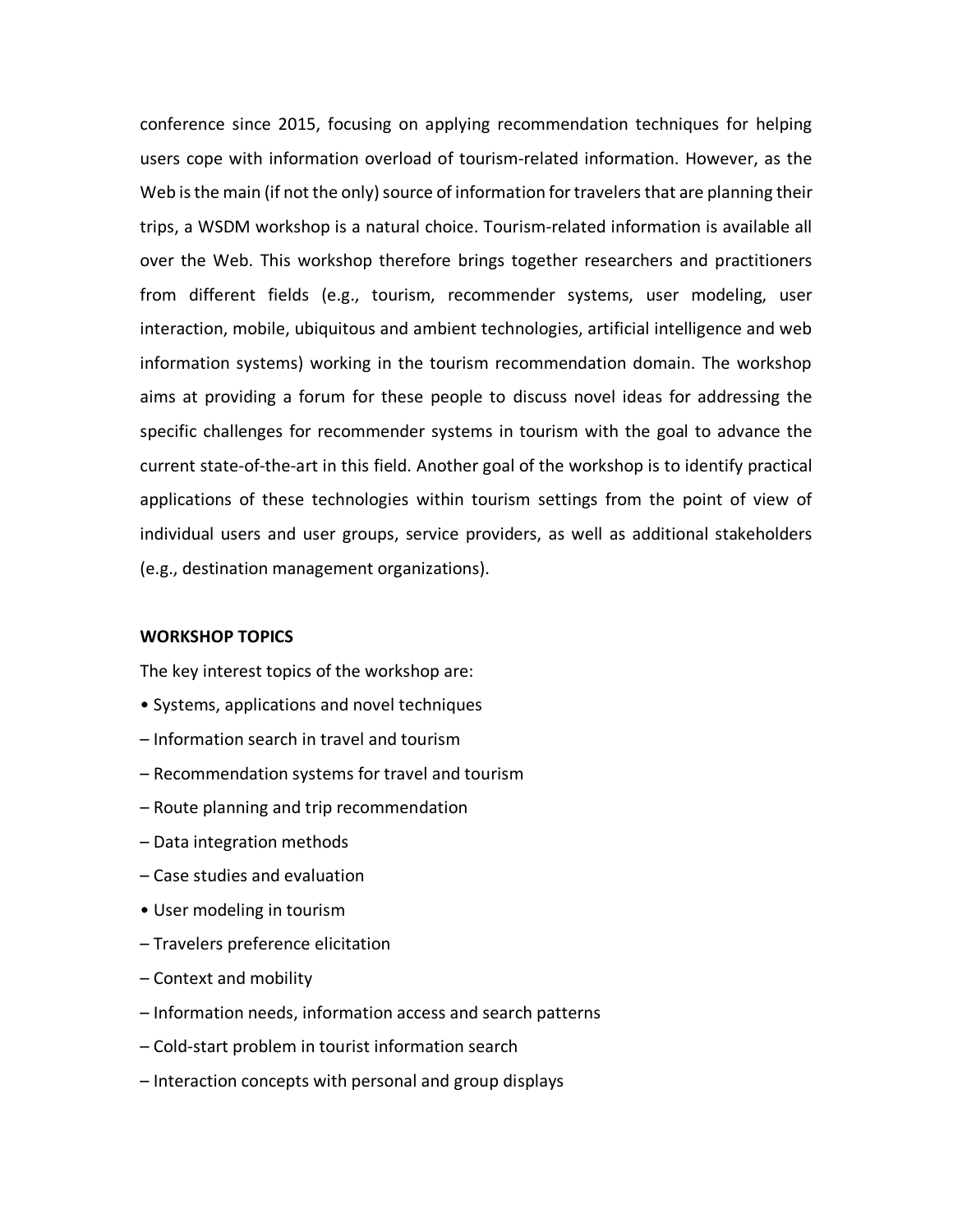- Personalized explanations and feedback of recommendation systems
- Digital storytelling and narratives
- Networks, governance and policy
- Analysis of networks in tourism
- Novel ICT and its impact on travel and tourism
- Sustainability of the tourism ecosystem
- Travel and tourism in the COVID-19 and post-covid era

#### **CHALLENGE**

As part of the workshop, the WebTour 2021 Challenge organized by Booking.com is taking place. It focuses on a multi-destinations trip planning problem, which is a popular scenario in the travel domain. The goal of this challenge is to make the best recommendation of an additional in-trip destination. To do so, Booking.com provides a unique dataset based on millions of real anonymized bookings. Top performing teams are invited to present short papers describing their solution approach and receiving prizes. For a more detailed description of the challenge dataset see https://www.bookingchallenge.com/

#### **SUMMARY**

The WebTour 2021 workshop draws special attention to the various challenges of tourism in the Web context and brings together scientists from diverse fields such as e-tourism, recommender systems, user modeling or adaptive hypermedia. Therefore, this first instance of a workshop topic constitutes an important step for establishing e-tourism research at the WSDM conference series. The workshop proceedings can be found on the website of the workshop at https://web.ec.tuwien.ac.at/webtour21/.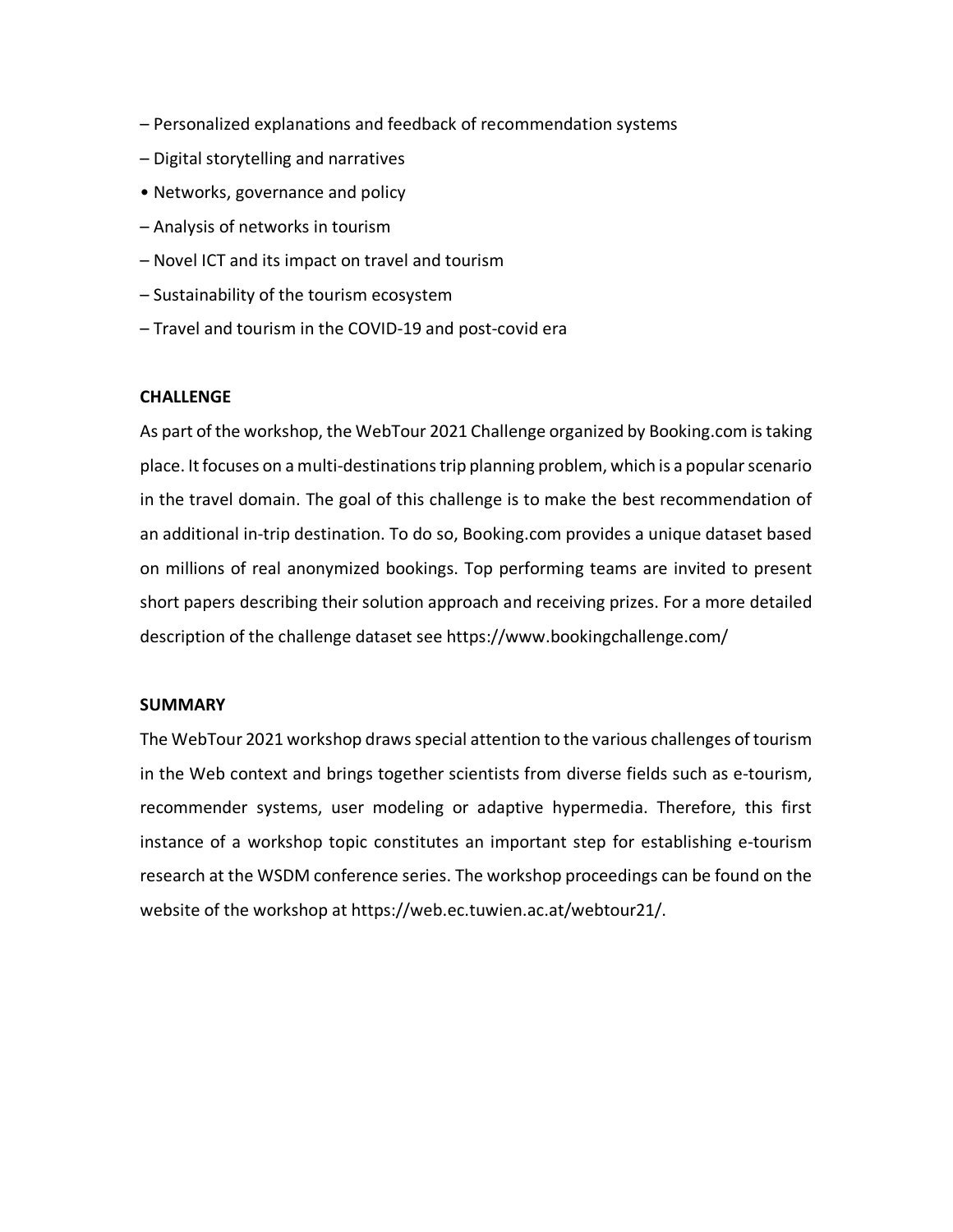## **Organizers and Program Committee**

Catalin-Mihai Barbu, University of Duisburg-Essen, Germany Ludovik Coba, Free University of Bozen-Bolzano, Italy Amra Delić, University of Sarajevo, Bosnia & Herzegovina Dmitri Goldenberg, Booking.com, Tel Aviv, Israel Tsvi Kuflik, The University of Haifa, Israel Julia Neidhardt, TU Wien, Austria Markus Zanker, Free University of Bozen-Bolzano, Italy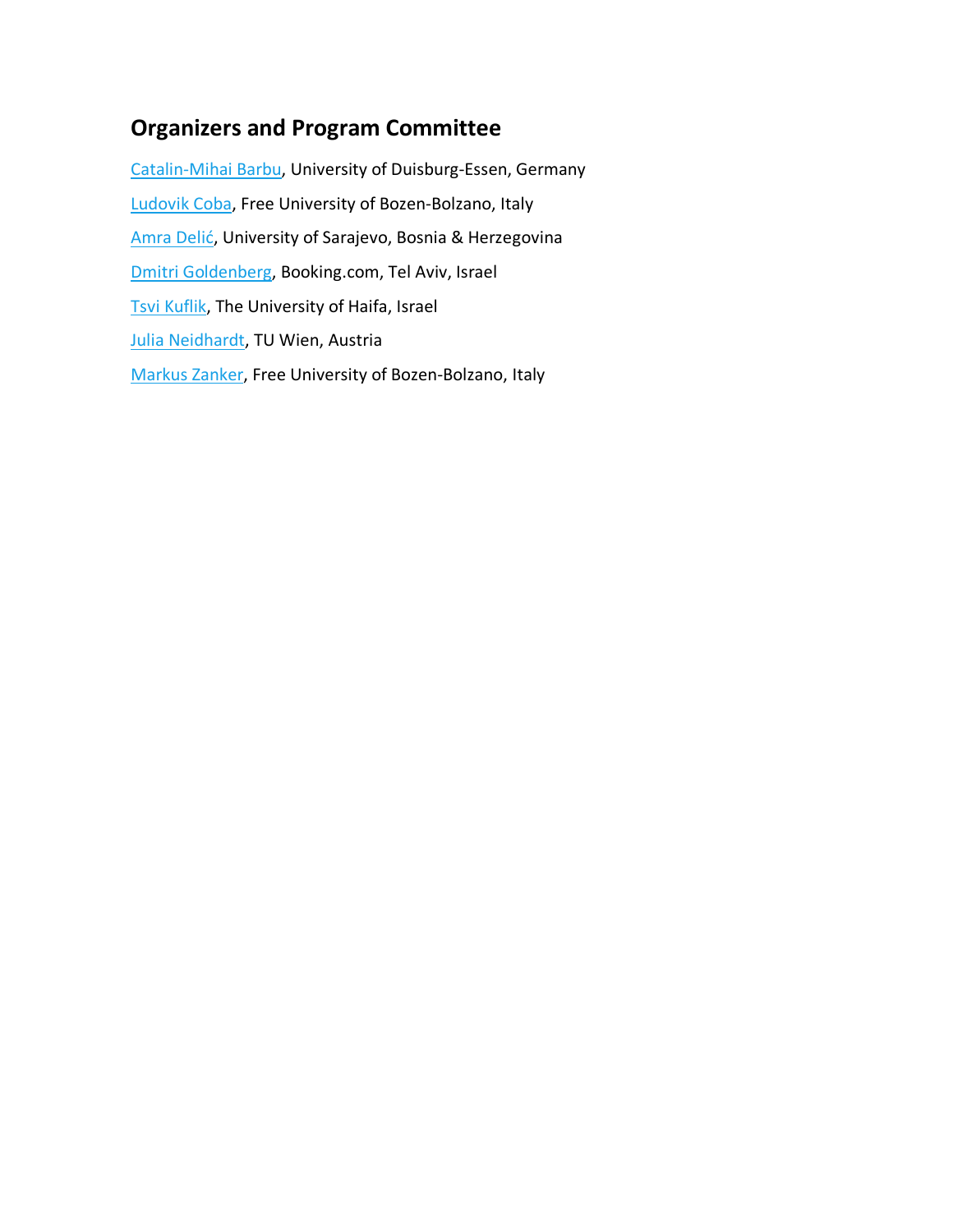### **Program**

The workshop will take place on March 12, 2021. The schedule is provided in Jerusalem time (GMT+2).

12:00 – 12:15 – WebTour opening

12:15 – 12:40 – Elif Erbil and Wolfgang Wörndl: Generating Multi-Day Round Trip Itineraries for Tourists.

12:40 – 12:55 – Rinita Roy and Linus W. Dietz: TripRec – A Recommender System for Planning Composite City Trips Based on Travel Mobility Analysis.

12:55 – 13:10 – Lukas Vorwerk and Linus W. Dietz: An Interactive Dashboard for Traveler Mobility Analysis.

13:10 – 13:25 – Roman Shikhri, Joel Lanir and Lev Poretski: Evaluation Framework for Improving 360 Virtual Tours User Experience.

13:25 – 13:40 – Tsvi Kuflik, Paul Mulholland and Alan Wecker: Tourist recommendations with a touch of SPICE: A TRS with Deep Cultural Understanding.

 $13:40 - 13:45 -$  Wrap up of the paper session

13:45 – 14:45 – Lunch break

14:45 – 15:00 – Dmitri Goldenberg: Booking.com WSDM WebTour 2021 Challenge.

15:00 – 15:20 – Michał Daniluk, Barbara Rychalska, Konrad Gołuchowski and Jacek Dąbrowski: Modeling Multi-Destination Trips with Sketch-Based Model.

15:20 – 15:40 – Benedikt Schifferer, Chris Deotte, Jean-Francois Puget, Gabriel de Souza Pereira Moreira, Gilberto Titericz, Jiwei Liu and Ronay Ak: Using Deep Learning to Win the Booking.com WSDM WebTour21 Challenge on Sequential Recommendations.

15:40 – 16:00 – Closing discussion